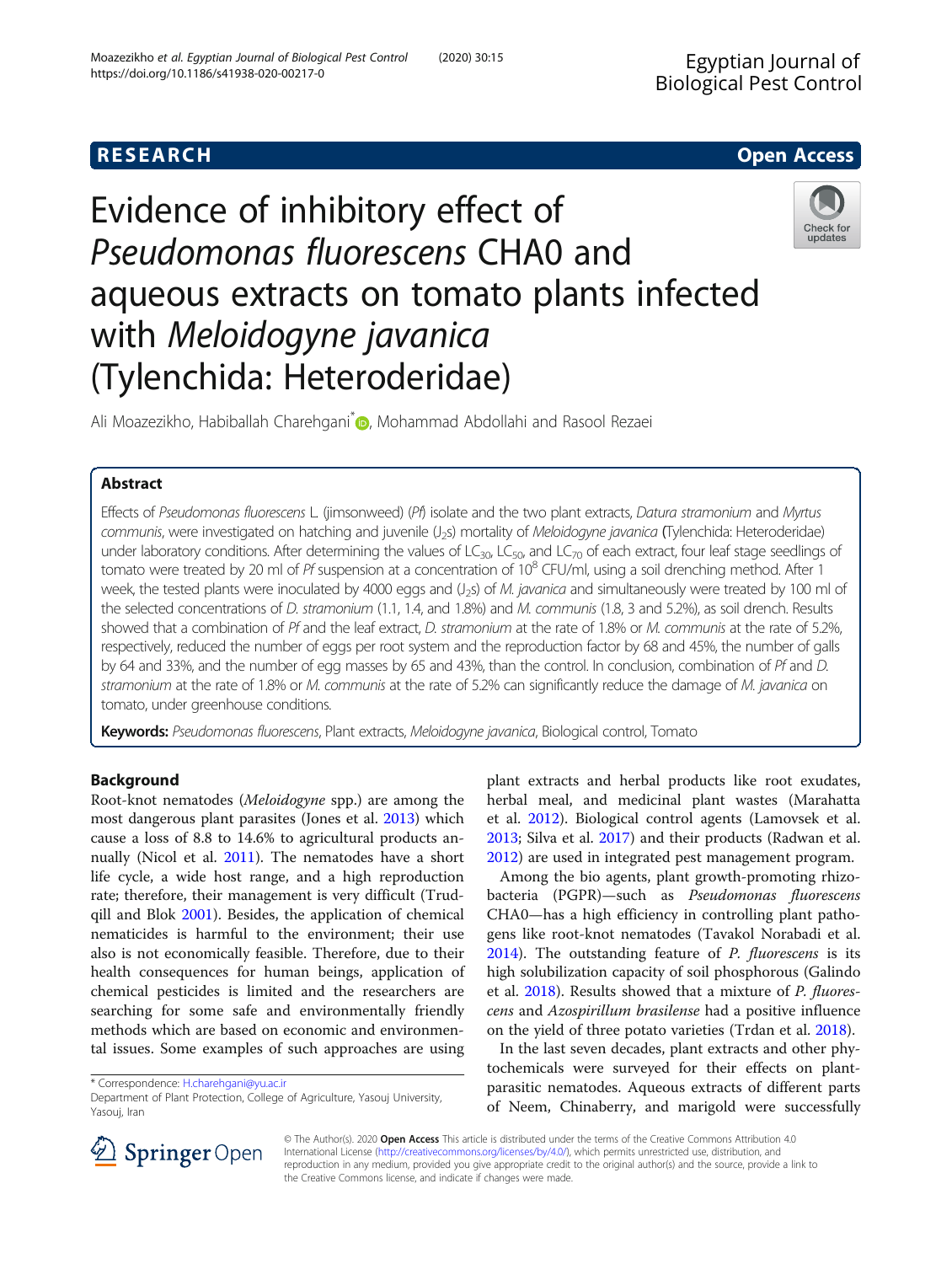used against the root-knot nematodes (Siddiqui and Shakeel [2007\)](#page-7-0). Based on the chemical analysis of plant tissues from some plants, some chemical compounds have been detected. Marigold with alpha-terthienyl (Hethelyi et al. [1986\)](#page-6-0) and Neem with azadirachtin, nimbin, salannin, nimbidin, and thionemone (Ferraz and de Freitas [2004\)](#page-6-0) showed good effects on root-knot nematodes.

Considering the advantages of biological control, this study aimed to find out suitable aqueous extracts of some plants on juvenile mortality and hatching of M. *javanica* under laboratory conditions. The other target was to evaluate the efficiency of the combination of plant extracts and P. fluorescens CHA0 on reducing nematode damage in tomatoes greenhouse.

#### Materials and methods

Effects of different aqueous extract concentrations of Datura stramonium L. (jimsonweed), Myrtus communis L. (myrtle), Fumaria officinalis L., and Vitex agnuscastus L. (Chaste tree) on hatching and juvenile  $(J_2s)$ mortality of *M. javanica* were analyzed under laboratory conditions. After identifying the suitable plant extracts, the necessary concentrations to cause 30, 50, and 70% J2s mortality were used in combination with an isolate of P. fluorescens CHA0 on tomato plants.

#### Preparation of root-knot nematodes culture

The roots of nematode-infected tomatoes were collected from greenhouses at Boyer-Ahmad County, Iran, and a single egg mass of the root-knot nematode, M. javanica, was cultured on tomato seedlings (cv. Early-Urbana) in the greenhouse. The root-knot nematodes species were identified based on the study of perennial pattern, as described by Taylor and Netscher ([1974](#page-7-0)). In order to provide the suspension of nematode eggs, the method of Hussey and Barker ([1973](#page-6-0)) was used. By storing the egg suspension in incubator adjusted to 27  $°C$ , J<sub>2</sub>s were hatched and were collected over a period of 4 days (Baghaee Ravari and Mahdikhani Moghaddam [2015](#page-6-0)).

#### Preparation of plant extracts

The aerial parts of the plants D. stramonium, M. communis, F. officinalis, and V. agnus-castus were collected from Boyer-Ahmad County, Iran, dried in shade and finely grinded using an electric grinder and a stock solution (10% w/v) was prepared (Ferris and Zheng [1999\)](#page-6-0).

#### Preparation of bacterial isolate

The isolate of P. fluorescens CHA0 was obtained from the Department of Plant Protection, Faculty of Agriculture, Tehran University, Iran. To obtain a pure and fresh bacterial culture, bacterial suspension was grown on Nutrient Agar (NA) culture. The grown bacteria were harvested and mixed up with distilled water, and then the concentration was adjusted to  $10^8$  CFU/ml.

#### Laboratory assay

Two laboratory experiments were conducted to examine the inhibitory effect of plant extracts and bacterial suspension on  $J_2$ s hatching and mortality in M. javanica. One milliliter of the egg suspension containing  $100 \pm 10$ of nematode eggs was poured into the Petri dishes (with a diameter of 8 cm, then, 9 ml) of bacterial suspension with the concentration of  $10^8$  CFU/ml, or aqueous plant extracts at the rates of 0.5, 1, 2, 4, 6 and 8%  $(w/v)$  were added and then they were kept under controlled conditions at 27 °C. After two periods of 72 and 120 h, the hatched juveniles were counted, using a stereo microscope (Gökhan and Sevilhan [2014\)](#page-6-0). In another experiment, the  $J_2$ s mortality was investigated. Nine milliliters of bacterial suspension with the concentration of  $10^8$ CFU/ml, or aqueous plant extracts at the rates of 0.5, 1, 1.5, 2, 2.5, 3, 3.5, 4, 5, 6, and 8% were added to 1 ml of nematode suspension containing  $100 \pm 10$  J<sub>2</sub>s of M. javanica in Petri dishes and kept at 27 °C, under controlled conditions. Dead  $J_2$ s were counted with the help of a stereo microscope (Dourado et al. [2013\)](#page-6-0). The experiments were carried out in completely randomized designs with four replications. The lethal mortality values  $(LC_{30}, LC_{50}, and LC_{70})$  necessary to cause 30, 50, and  $70\%$  J<sub>2</sub>s mortality, were subjected to probit analysis in order to find the suitable concentrations.

#### Greenhouse experiment

Two greenhouse experiments were conducted at Boyer-Ahmad County, Iran, in 2017 and 2018. Different lethal concentrations (LC<sub>30</sub>, LC<sub>50</sub>, and LC<sub>70</sub>) of D. stramonium and M. communis were chosen for greenhouse test. Seeds of susceptible tomato (cv. Early-Urbana) were sown in plastic pots with 1000 g of steam sterilized soil mixture of farm soil (sandy loam soil with electrical conductivity (EC) =  $0.671 \text{ dS m}^{-1}$ , pH = 7.45, contains 76% calcium carbonate, 52.9 mg/ kg phosphorus, 0.170 mg/kg of organic matter and 0.0987 mg/kg of organic carbon), cow manure and sand with a ratio of 1:1:2, respectively. The pots were kept under controlled conditions in the greenhouse with 16:8 h light to dark photoperiod and 27  $\pm$  5 °C. At four leaf stage, each one of the tomato seedlings was treated by 20 ml of a suspension of  $10^8$  CFU/ml of P. fluorescens CHA0 as soil drench. After 7 days, treated seedlings were inoculated simultaneously by 4000 eggs and  $J_2$ s of *M. javanica* and soil-drenched with 100 ml/pot of selected concentrations of *D. stramonium*, viz. 1.1, 1.4, and 1.8% (w/v) and M. communis viz. 1.8, 3 and  $5.2\%$  (w/v). Sixty days after nematode inoculation, plants were harvested and plant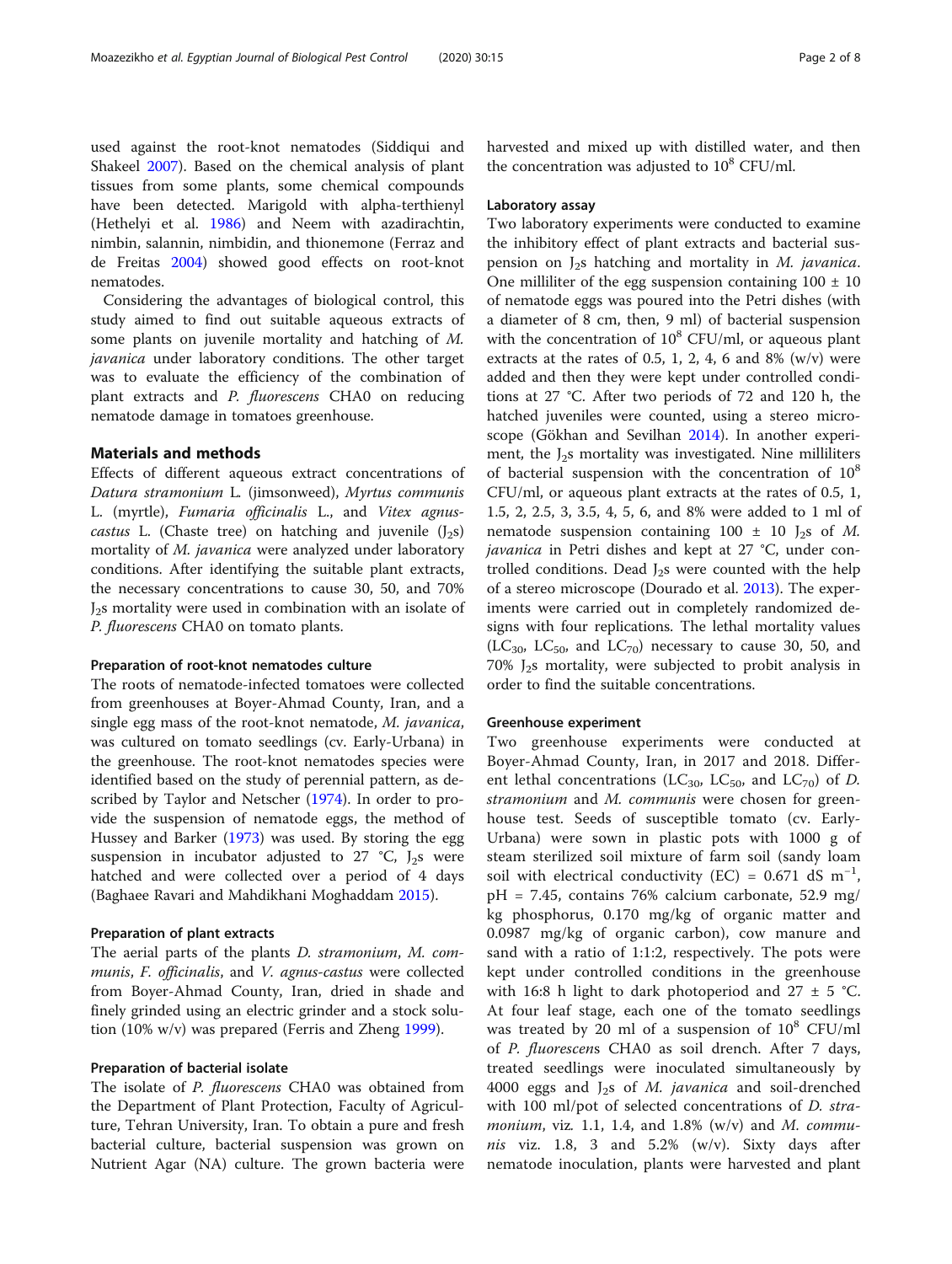

shoot length as well as the fresh, dry weight of shoot, and fresh weight of root was recorded. Number of eggs, galls, and egg masses per root system and number of  $J_2$ s per pot were counted, and the reproductive factor of the nematode was calculated as described by Sasser and Taylor ([1978](#page-6-0)). Approximately 2 months after the first trial of the experiment, for the same procedure was done as the second trial of the experiment. The experiments were carried out in a completely randomized design test with five replications.

#### Statistical analysis

For the greenhouse experiment, data of plant growth parameters were subjected to a  $4 \times 2 \times 2$  (plant extracts  $\times$ bacterial isolate  $\times$  nematode) factorial analysis of variance (ANOVA) and the data of nematode population indices were subjected to a  $4 \times 2$  (plant extracts  $\times$  bacterial isolate) factorial analysis of variance (ANOVA) in a completely randomized design, using SAS statistical software (SAS Institute, Cary, NC). For assays of the inhibition of hatching and  $J_2$ s mortality, data were subjected to oneway ANOVA. To normalize the data sets, prior to ANOVA analysis, expressed data as percentages were transformed to arcsin values (ArcSin√X) and only untransformed arithmetic means were presented. Where the *F*-test showed significance difference at  $p < 0.01$ , treatment means were compared using least significant differences (LSDs).

#### Results and discussions

#### Laboratory assay

Application of P. fluorescens CHA0 significantly reduced the percentage of hatching of *M. javanica* and increased its  $J_2$ s mortality than those treatments, which had no bacteria (Fig. 1). The results of D. stramonium and M. *communis* extracts on hatching (Fig. 2) and  $J_{2s}$  mortality (Fig. [3](#page-3-0)) indicated that the increase in plant extract concentrations and numbers of hatched eggs decreased, while the numbers of dead  $J_2s$  increased. The effects of V. agnuscastus and F. officinalis extracts were low; therefore, they were not chosen for greenhouse experiments. Toxicity lines were established for both of D. stramonium and M. communis, then  $LC_{30}$ ,  $LC_{50}$ ,  $LC_{70}$ , and  $LC_{90}$  were calculated (Table [1](#page-3-0)). The inhibitory effects of the plant extracts against the nematodes may be related to the presence of some metabolites in the plant. These chemicals can either affect the growth of  $J_2$ s or kill them inside the egg or can dissolve the egg masses of root-

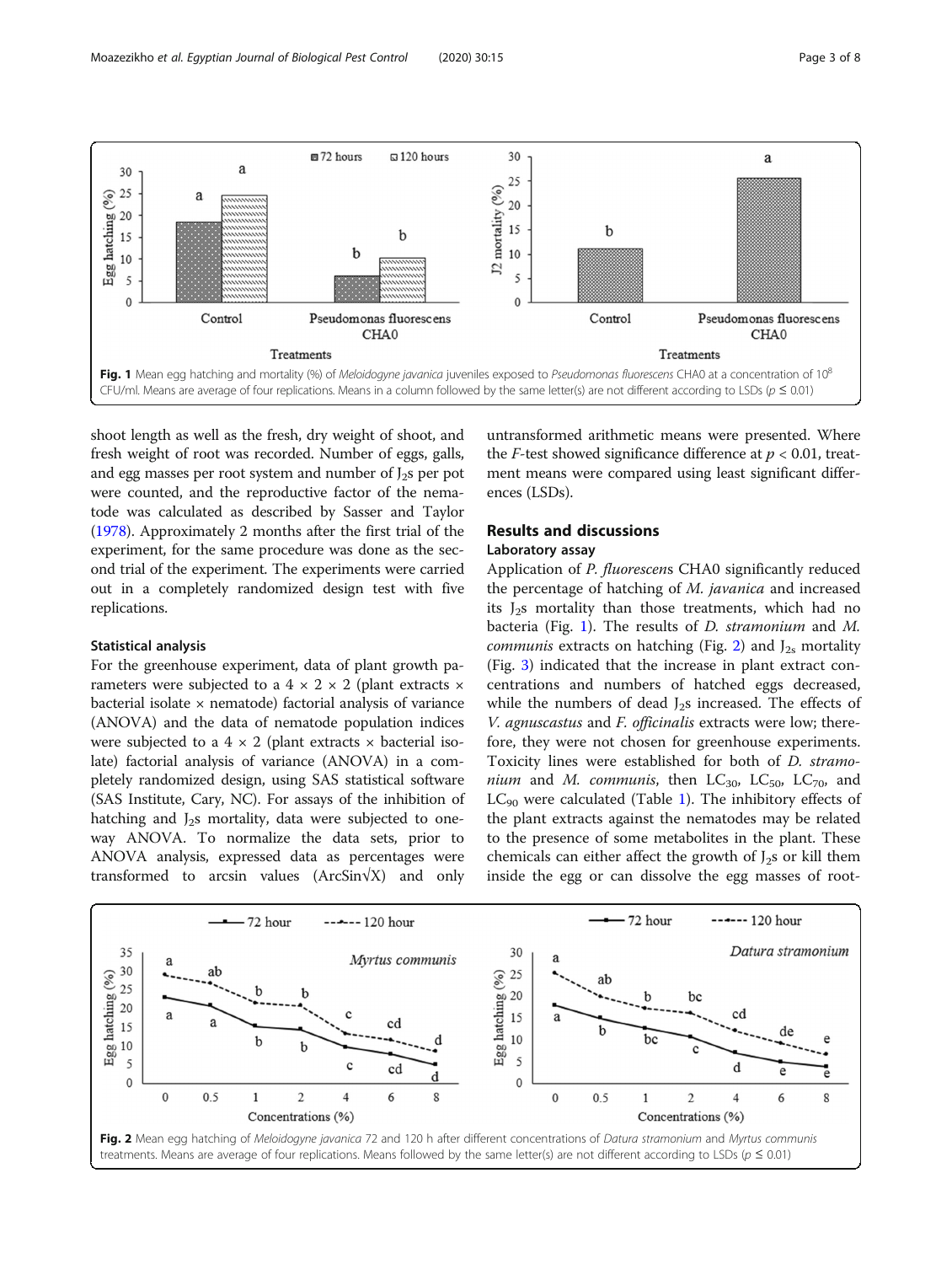<span id="page-3-0"></span>

knot nematodes (Adegbite and Adesiyan [2005](#page-6-0)). Some plant extracts may affect the behavior of nematodes, such as host finding capabilities and ultimately killing them. This type of response of juveniles and nematode eggs to plant extracts can be due to the differences in the type of plant metabolites (Zuckerman and Esnard [1994](#page-7-0)). Because of the variations which exist in antimicrobial compounds of plant extracts and essential oils, there are different mechanisms for their activities. Considering the combined activity, these compounds destroy the cell wall membrane and increase cellular permeability and ionic leakage. Following the breakdown of phospholipid molecules of cell wall, mitochondria, and membrane proteins, as well as decomposition of cytoplasm, cells are severely damaged and will die (Burt [2004](#page-6-0)).

#### Greenhouse experiment

Plants treated with the extract of M. communis at the rate of 5.2% (w/v) had the longest shoot and the highest shoot fresh weight. Non-significant differences were observed between these treatments and nematode noninoculated plants, which were treated by plant extract at the rate of 3% (w/v) in the case of shoot length. The highest shoot dry weight and root fresh weight were observed in nematode non-inoculated plants that treated

**Table 1** Estimated values of lethal concentrations (%) (LC<sub>30</sub>, LC<sub>50</sub>, and  $LC_{70}$ ) of *Meloidogyne javanica* juveniles 48-h post-exposure to different concentrations of Myrtus communis and Datura stramonium extract

| <u>Count</u>    |         |                                     |                                                                 |
|-----------------|---------|-------------------------------------|-----------------------------------------------------------------|
| Plant species   |         | $LC_{30}$ $LC_{50}$ $LC_{70}$ $R^2$ | Regression equations                                            |
| Myrtus communis | 1.8% 3% |                                     | $5.2\%$ 0.97 $Y = 1.7478x + 4.1984$                             |
|                 |         |                                     | Datura stramonium $1.1\%$ 1.4% 1.8% 0.98 $Y = 4.9057x + 3.7725$ |

with plant extract at the rate of 5.2% (w/v) along with bacterial incubation. The shoot dry weights had nonsignificant difference with the non-inoculated plants and with myrtle extract at the rate of  $5.2\%$  $5.2\%$  $5.2\%$  (w/v) (Table 2). The number of eggs, galls, and egg masses per root system and the reproductive factor were significantly reduced in the bacterial-treated and non-treated tomatoes receiving 5.2% (w/v) myrtle extract. They had significant difference than other treatments, except bacterial-treated and non-treated plants containing 3% (w/v) myrtle extract. The lowest numbers of  $J_2$ s were observed in the soil of bacterial-treated and non-treated tomatoes applied with 5.2% (w/v) myrtle extract. It had nonsignificant difference with bacterial-treated plants with 3% myrtle extract (Table [3\)](#page-4-0).

The results of application of *D. stramonium* extract indicated that the longest shoots were observed in nematode non-inoculated plants, when treated with the plant extract at the rate of  $1.8\%$  (w/v) with and without *P. fluorescens* CHA0 incubation. They indicated non-significant difference with nematode inoculated and bacterial-treated plants with plant extract at the rate of 1.8% (w/v) and with nematode non-inoculated plants treated with plant extract at the rate of 1.4% (w/v) without P. fluorescens CHA0 incubation. The highest shoot fresh weight was observed in healthy plants that were treated with 1.8% (w/v) plant extract, with or without P. fluorescens CHA0 incubation. They indicated non-significant difference with bacterial-treated nematodeinfected plants along with plant extract at the rate of 1.8% (w/v) and also with treated healthy plants with plant extract at the rate of 1.4% (w/v) with or without bacterial incubation. The highest shoot dry weights were in healthy treated plants with 1.8% (w/v) concentration with and without bacterial incubation. They had non-significant difference with bacterial-treated and nematode-infected plants that treated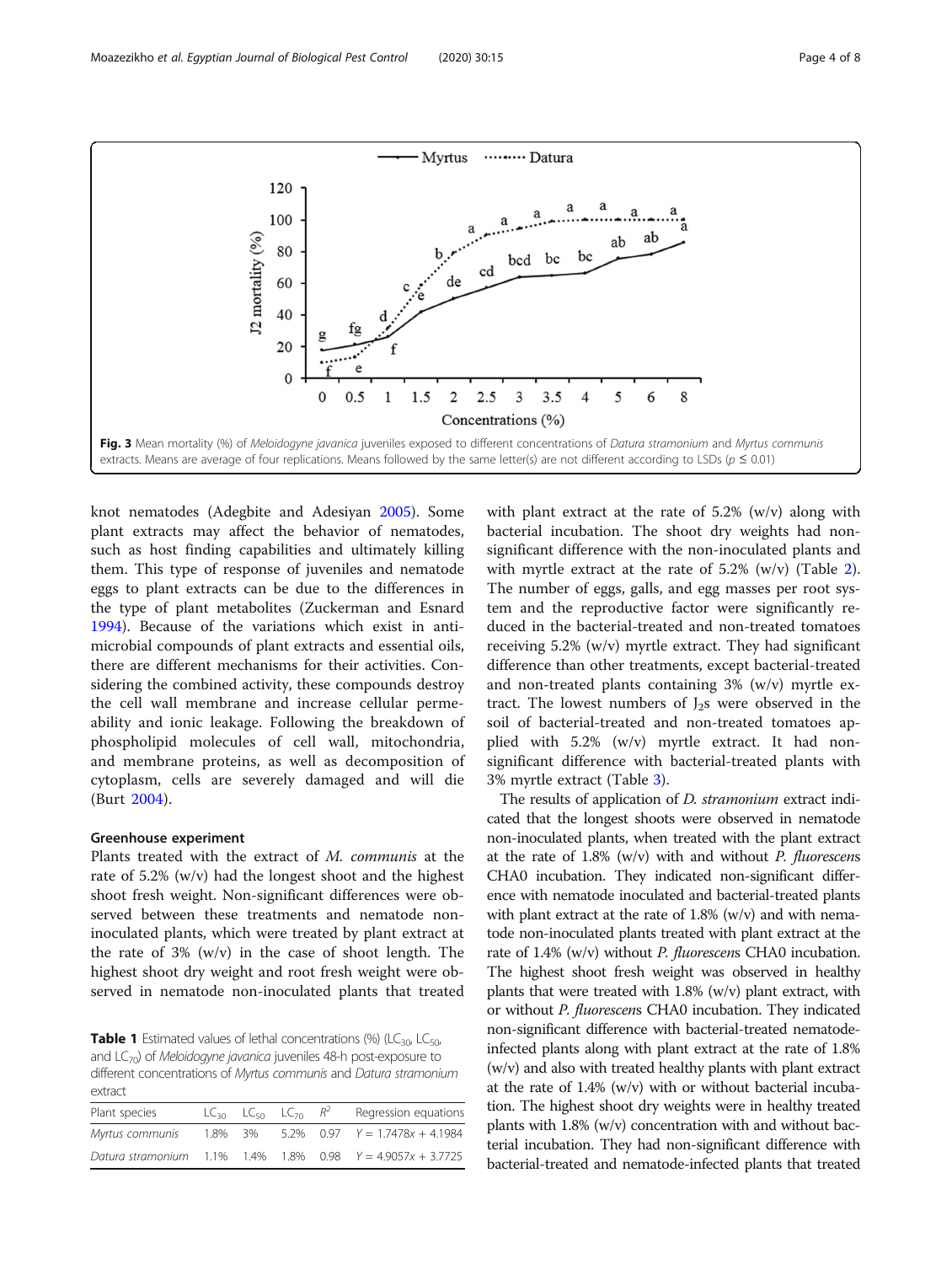| Concentrations (%) | Bacteria    | Nematode       | Shoot length (cm)    | Shoot fresh weight (g) | Shoot dry weight (g) | Root fresh weight (g) |
|--------------------|-------------|----------------|----------------------|------------------------|----------------------|-----------------------|
| $\mathbf{0}$       | Non-treated | Non-inoculated | $42.30 \pm 1.56$ ef  | $39.70 \pm 1.69$ hij   | $4.93 \pm 0.32$ fgh  | $4.70 \pm 0.43$ h     |
|                    |             | Inoculated     | $34.95 \pm 1.72$ f   | $37.13 \pm 1.41$ j     | $4.18 \pm 0.25$ h    | $4.75 \pm 0.13$ h     |
|                    | Treated     | Non-inoculated | $47.35 \pm 1.17$ de  | 44.85 $\pm$ 1.38 f-j   | $5.29 \pm 0.1$ e-h   | $5.63 \pm 0.29$ gh    |
|                    |             | Inoculated     | $41.55 \pm 1.71$ ef  | $38.93 \pm 1.44$ ij    | $4.81 \pm 0.15$ fgh  | $5.63 \pm 0.35$ gh    |
| 1.8                | Non-treated | Non-inoculated | $46.83 \pm 2.25$ de  | 41.35 $\pm$ 2.4 g-j    | $6.37 \pm 0.37$ def  | $6.18 \pm 0.23$ fgh   |
|                    |             | Inoculated     | $47.68 \pm 0.8$ de   | $41.68 \pm 0.86$ g-j   | $4.68 \pm 0.34$ gh   | $5.65 \pm 0.35$ gh    |
|                    | Treated     | Non-inoculated | 53.60 $\pm$ 3.59 bcd | 47.35 $\pm$ 2.47 d-h   | $6.78 \pm 0.49$ cde  | 7.36 $\pm$ 0.24 d-q   |
|                    |             | Inoculated     | $51.43 \pm 2.53$ cd  | $46.13 \pm 1.62$ e-i   | $5.20 \pm 0.48$ e-h  | $5.90 \pm 0.45$ fgh   |
| 3                  | Non-treated | Non-inoculated | $57.68 \pm 2.54$ abc | $53.43 \pm 2.44$ b-d   | 7.88 $\pm$ 0.43 cd   | 7.45 $\pm$ 0.32 c-f   |
|                    |             | Inoculated     | $52.43 \pm 2.92$ bcd | 49.40 $\pm$ 1.35 c-g   | $6.00 \pm 0.30$ efg  | $6.88 \pm 0.28$ efg   |
|                    | Treated     | Non-inoculated | 59.80 $\pm$ 2.06 abc | $58.73 \pm 2.77$ ab    | $8.28 \pm 0.38$ bc   | $9.75 \pm 0.76$ b     |
|                    |             | Inoculated     | $56.95 \pm 2.11$ bc  | $52.45 \pm 1.00$ b-f   | $6.43 \pm 0.45$ def  | $7.35 \pm 0.45$ d-q   |
| 5.2                | Non-treated | Non-inoculated | $57.98 \pm 3.6$ abc  | $57.78 \pm 2.68$ ab    | $9.53 \pm 0.35$ ab   | $9.00 \pm 0.57$ bcd   |
|                    |             | Inoculated     | $58.10 \pm 1.11$ abc | 54.78 $\pm$ 2.36 a-d   | $8.17 \pm 0.37$ bc   | $8.38 \pm 0.28$ b-e   |
|                    | Treated     | Non-inoculated | $65.55 \pm 1.76$ a   | $62.68 \pm 2.53$ a     | $10.05 \pm 0.51$ a   | $11.43 \pm 0.67$ a    |
|                    |             | Inoculated     | $60.48 \pm 3.73$ ab  | $57.15 \pm 1.46$ abc   | $8.13 \pm 0.56$ bc   | $9.13 \pm 0.35$ bc    |

<span id="page-4-0"></span>Table 2 Mean plant growth indices of tomato that was either inoculated or non-inoculated with Meloidogyne javanica along with Pseudomonas fluorescens CHA0 and different concentrations of Myrtus communis treated in trials I and II

Values in the same column followed by different letter(s) are significantly different according to LSDs ( $p \le 0.01$ ). Each treatment had ten replications (five replications in two successive experiments). Values are means ± standard error

with plant extract at the rate of 1.8% (w/v). The highest root fresh weights were observed in healthy bacterialtreated plants with 1.8% (w/v) of plant extract (Table [4](#page-5-0)). Numbers of eggs per root system and the reproductive factor of nematode in bacterial-treated and non-treated tomato roots, receiving  $1.8\%$  (w/v) of *D. stramonium* extract, were significantly reduced than other treatments. The lowest numbers of  $J_2$ s in soil and egg masses per root system were observed in the root of bacterial-treated and nontreated plants with 1.8% (w/v) plant extract. There were non-significant differences with bacterial-treated plants receiving 1.4% (w/v) plant extract. The lowest numbers of galls per root system were observed on the roots of

bacterial-treated plants that were treated with 1.8% (w/v) plant extract. There were non-significant differences between those and bacterial non-treated plants with 1.8% (w/ v) plant extract (Table [5\)](#page-5-0).

The positive effects of *D. stramonium* and *M. commu*nis extracts in reducing the damages caused by rootknot nematodes have been shown in several studies. The powder of *D. stramonium* at the rates of 75 g/kg of soil caused an improvement in okra growth indices and decreased the M. incognita infections (Hussain et al. [2011](#page-6-0)). It was indicated that *D. stramonium* extract contains large quantities of saponin and flavenoid and small quantities of tannin and alkaloid so it caused mortality

Table 3 Mean numbers of galls, egg masses, and eggs per root, second-stage juveniles (J<sub>2</sub>s) per pot, and reproductive factor (RF) of Meloidogyne javanica after nematode inoculation along with Pseudomonas fluorescens CHA0 incubation of tomato plants and different concentrations of Myrtus communis treated in trials I and II

| Concentrations<br>(% ) | <b>Bacteria</b> |                     |                   | Number of eggs/root Number of galls/root Number of egg masses/root Number of J2 s/pot Reproduction factor |                   |                    |
|------------------------|-----------------|---------------------|-------------------|-----------------------------------------------------------------------------------------------------------|-------------------|--------------------|
| $\Omega$               | Non-treated     | $79173 + 3409$ a    | $891 \pm 21.79$ a | $588 + 23.07$ a                                                                                           | $905 + 48.45$ a   | $20.16 \pm 0.86$ a |
|                        | Treated         | $65374 + 3151$ b    | $896 + 41.30 a$   | $583 + 27.22 a$                                                                                           | $862 \pm 44.91$ a | $16.70 \pm 0.80$ b |
| 1.8                    | Non-treated     | $62209 + 3382$ bc   | $820 + 36.37$ ab  | $501 + 28.00$ ab                                                                                          | $790 + 41.349$ ab | $15.87 + 0.86$ bc  |
|                        | Treated         | 61673 $\pm$ 3539 bc | $813 + 42.11$ ab  | $510.5 + 26.62$ ab                                                                                        | $798 + 51.01$ ab  | $15.74 + 0.90$ bc  |
| 3                      | Non-treated     | $49533 + 2189$ cd   | $731 + 1954$ hc   | $420.5 + 36.502$ bc                                                                                       | $704 + 24.84$ bc  | $12.66 + 0.56$ cd  |
|                        | Treated         | $47813 + 2988$ d    | $686 + 38.23$ bc  | $393.5 + 31.50$ bc                                                                                        | $604 + 27.01$ cd  | $12.20 + 0.76$ d   |
| 5.2                    | Non-treated     | $45239 + 3484$ d    | $658 + 26.46c$    | $384.25 + 21.43$ c                                                                                        | $519 + 22.12$ d   | $11.53 \pm 0.88$ d |
|                        | Treated         | $43637 + 3268$ d    | $593 + 26.87c$    | $332.25 + 23.43c$                                                                                         | $487 + 25.56$ d   | $11.11 + 0.82$ d   |

Values in the same column followed by different letter(s) are significantly different according to LSDs ( $p \le 0.01$ ). Each treatment had ten replications (five replications in two successive experiments). Values are means ± standard error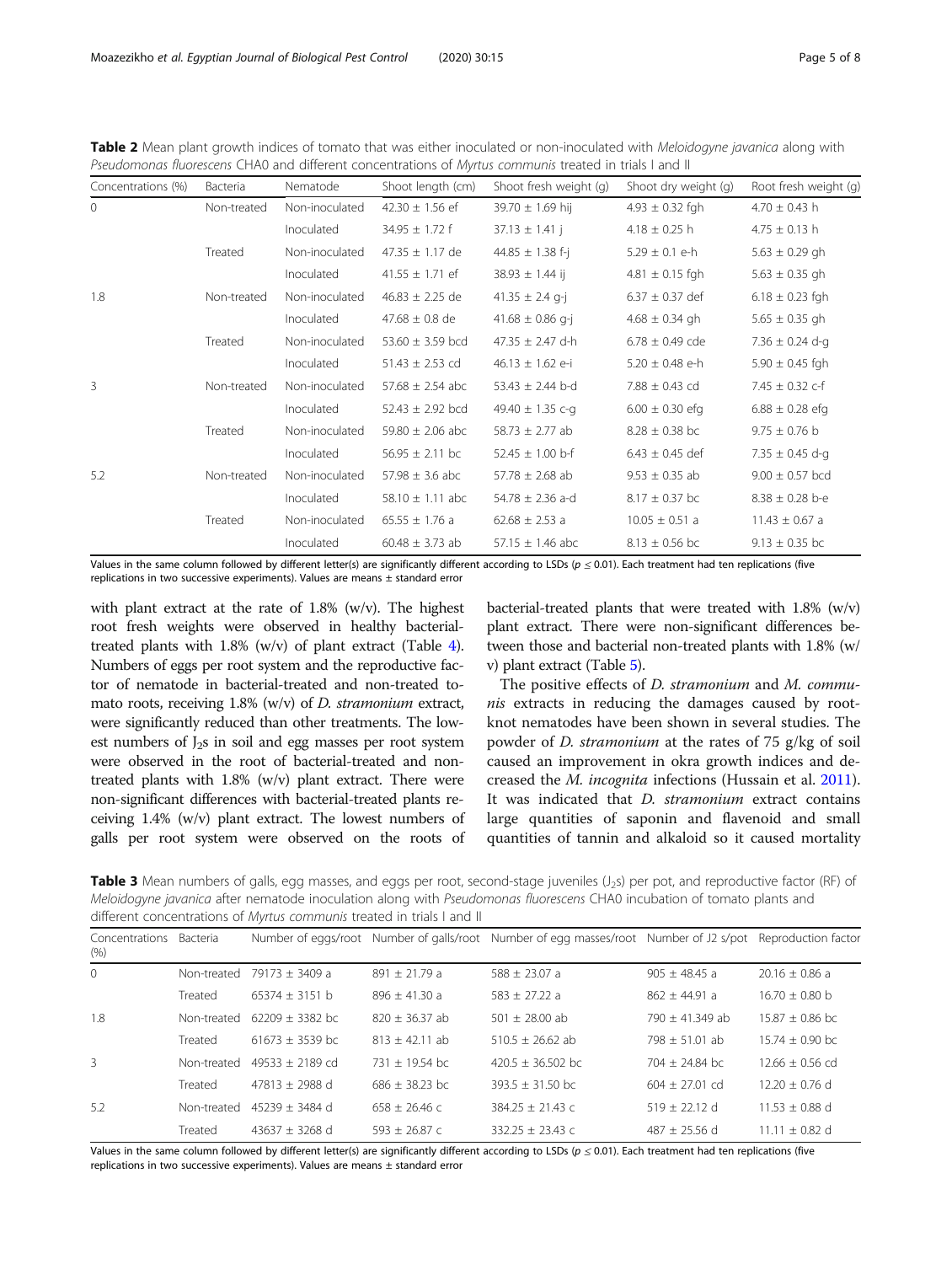| Concentrations (%) | Bacteria    | Nematode       | Shoot length (cm)    | Shoot fresh weight (g) | Shoot dry weight (g) | Root fresh weight (g) |
|--------------------|-------------|----------------|----------------------|------------------------|----------------------|-----------------------|
| $\mathbf{0}$       | Non-treated | Non-inoculated | $42.3 \pm 1. f$      | $39.7 \pm 1.69$ e      | $4.925 \pm 0.31$ q   | $4.7 \pm 0.43$ g      |
|                    |             | Inoculated     | $34.95 \pm 1.72$ q   | $37.12 \pm 1.41$ e     | 4.175 $\pm$ 0.24 q   | $4.75 \pm 0.13$ g     |
|                    | Treated     | Non-inoculated | $47.35 \pm 1.16$ ef  | 44.85 $\pm$ 1.3 de     | 5.285 $\pm$ 0.39 fg  | $5.67 \pm 0.27$ fg    |
|                    |             | Inoculated     | $41.55 \pm 1.70$ f   | $38.92 \pm 1.43$ e     | $4.81 \pm 0.15$ g    | $5.62 \pm 0.35$ fg    |
| 1.1                | Non-treated | Non-inoculated | $57.55 \pm 1.24$ c   | $52.15 \pm 2.19$ cd    | 7.47 $\pm$ 0.37 cde  | $6.65 \pm 0.4$ efg    |
|                    |             | Inoculated     | $49.52 \pm 1.62$ de  | 53.67 $\pm$ 1.83 cd    | $5.85 \pm 0.66$ efg  | $7.12 \pm 0.26$ def   |
|                    | Treated     | Non-inoculated | $55.15 \pm 1.17$ cd  | 58.025 $\pm$ 2.504 bc  | $7.8 \pm 0.38$ cde   | $9 \pm 0.71$ bcd      |
|                    |             | Inoculated     | $52.52 \pm 1.32$ cde | $50.875 \pm 0.80$ cd   | $7.125 \pm 0.60$ def | $7.87 \pm 0.51$ de    |
| 1.4                | Non-treated | Non-inoculated | 66.1 $\pm$ 1.33 a    | $62.95 \pm 3.84$ ab    | $9.5 \pm 0.47$ bc    | $7.85 \pm 0.37$ de    |
|                    |             | Inoculated     | $52.87 \pm 1.75$ de  | $57.05 \pm 2.13$ bc    | $8.575 \pm 0.31$ cd  | 10.24 $\pm$ 0.52 bc   |
|                    | Treated     | Non-inoculated | 59.25 $\pm$ 2.22 bc  | 66.925 $\pm$ 2.46 a    | $9 \pm 0.44$ cd      | $10.75 \pm 0.98$ b    |
|                    |             | Inoculated     | $57.95 \pm 2.20$ bc  | $55.45 \pm 1.45$ bc    | $8.2 \pm 0.40$ cd    | $9.05 \pm 0.23$ bcd   |
| 1.8                | Non-treated | Non-inoculated | 67.17 $\pm$ 2.792 a  | $63.425 \pm 2.62$ ab   | $11.1 \pm 0.87$ ab   | $8.16 \pm 0.38$ cde   |
|                    |             | Inoculated     | $58.02 \pm 1.50$ bc  | $55.85 \pm 2.15$ bc    | $8.07 \pm 0.49$ cd   | $10.06 \pm 0.52$ bc   |
|                    | Treated     | Non-inoculated | 70.67 $\pm$ 1.72 a   | $67.95 \pm 1.83$ a     | $11.82 \pm 0.40$ a   | $13.17 \pm 0.60$ a    |
|                    |             | Inoculated     | $64.82 \pm 1.48$ ab  | $67.57 \pm 3.12$ a     | $11.645 \pm 0.88$ a  | $10.8 \pm 0.72$ b     |

<span id="page-5-0"></span>Table 4 Mean plant growth indices of tomato, inoculated or non-inoculated with Meloidogyne javanica along with Pseudomonas fluorescens CHA0 and different concentrations of Datura stramonium treated in trials I and II

Values in the same column followed by different letter(s) are significantly different according to LSDs ( $p \le 0.01$ ). Each treatment had ten replications (five replications in two successive experiments). Values are means ± standard error

of  $J_2$ s of *M. javanica* in laboratory conditions, and also, it caused a significant decrease in nematode indices and a significant growth improvement in infected melon (Umar and Ngwamdai [2015](#page-7-0)). Phytochemicals, such as saponins, tannins, flavonoids, alkaloids, phenols, and steroids, cause a significant decrease in reproductive factor as well as the numbers of galls and eggs of M. incognita, and they increase the amount of yield and plant growth indices. In a study carried out on ethanolic and aqueous extracts of D. stramonium, D. innoxia, and D. tatula, the ethanolic extracts had more effects on egg hatch inhibition and increase the  $J_2$ s mortality in *M. incognito.* 

Moreover, they reduced nematode infection but were uninfluential to plant growth indices (Babaali et al. [2017](#page-6-0)). It is also indicated that with an increase in the concentration of aqueous extracts of D. stramonium, the  $J<sub>2</sub>s$  mortality was increased (Sidhu et al. [2017\)](#page-7-0), which is consistent with the results of the present study.

In previous studies, the antibacterial effects of myrtle extracts were analyzed (Mansouri et al. [2001](#page-6-0); Amensour et al. [2010](#page-6-0)). The nematicidal properties of these antibacterial compounds have not been proven so far. In the study of Oka et al. [\(2012](#page-6-0)), the effects of aqueous extract and powder of M. communis on  $J_2$ s mortality in M.

Table 5 Mean numbers of galls, egg masses and eggs per root, second-stage juveniles (J<sub>2</sub>s) per pot, and reproductive factor (RF) of Meloidogyne javanica after nematode inoculation along with Pseudomonas fluorescens CHA0 incubation of tomato plants and different concentrations of Datura stramonium treated in trials I and II

| Concentrations (%) | Bacteria    | Number of<br>eggs/root | Number of<br>galls/root | Number of<br>egg masses/root | Number of<br>$J2$ s/pot | Reproduction factor |  |
|--------------------|-------------|------------------------|-------------------------|------------------------------|-------------------------|---------------------|--|
| $\Omega$           | Non-treated | $81894 + 1949$ a       | $913 + 24.75$ a         | $706 + 15.80$ a              | $897.75 + 29.88$ a      | $20.87 + 0.49$ a    |  |
|                    | Treated     | $52834 + 3843$ b       | $761 + 29.88$ b         | $412 + 25.54$ b              | $529 + 60.23$ b         | $13.44 + 0.98 h$    |  |
| 1.1                | Non-treated | $47883 + 2692$ bc      | $601 + 26.79$ c         | $414 + 30.31$ b              | $525.25 + 34.7b5$       | $12.20 + 0.65$ bc   |  |
|                    | Treated     | $44092 + 2174$ bc      | $585 + 31.80$ cd        | $364 + 25.236$ bc            | $431 + 29.33$ bc        | $11.22 + 0.55$ bc   |  |
| 1.4                | Non-treated | $41345 + 1921c$        | $487 + 22.95$ de        | $346 + 14.60$ bc             | $406 + 34.77$ bc        | $10.52 \pm 0.49$ c  |  |
|                    | Treated     | $38519 + 2030c$        | $476.5 + 25$ e          | $318 + 15.83$ cd             | $356 + 2243$ cd         | $9.798 + 0.50c$     |  |
| 1.8                | Non-treated | $27559 + 2452$ d       | $381 + 21.97$ ef        | $309 + 16.77$ cd             | $319.75 + 10.61$ cd     | $7.04 + 0.61$ d     |  |
|                    | Treated     | $26315 + 2869$ d       | $325 + 24.14f$          | $749 + 70.10$ d              | $255 + 13.93$ d         | $6.704 + 0.72$ d    |  |

Values in the same column followed by different letter(s) are significantly different according to LSDs (p ≤ 0.01). Each treatment had ten replications (five replications in two successive experiments). Values are means ± standard error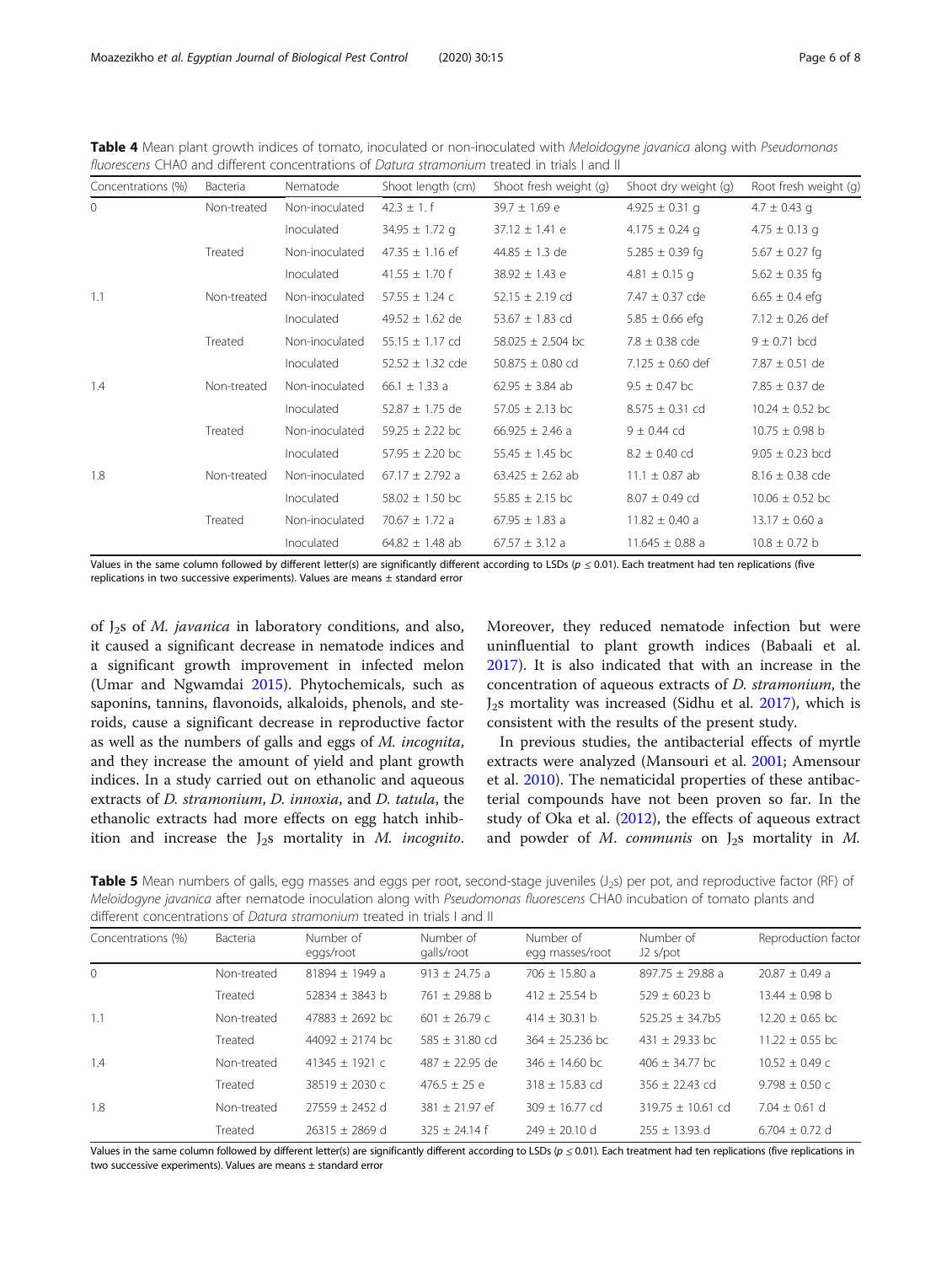<span id="page-6-0"></span>javanica in soil and the number of eggs per root system and gall index were investigated and the results proved the nematicidal activities of myrtle plant.

Induced systemic resistance (ISR) in response to rhizospheric bacteria is one of the mechanisms of resistance against plant pathogenic nematodes, such as root-knot nematodes. Systematic resistance, caused by P. fluorescens CHA0, is attributed to the secondary metabolite, namely 2, 4-diacetylphloroglucinol (Siddiqui and Shaukat 2003). This kind of resistance which is caused by P. fluorescens CHA0 was reported in other studies as well. Rhizobacterial isolates have different mechanisms in inhibiting the life cycle of plant-parasitic nematodes (Siddiqui and Mahmood [1999](#page-7-0)). The production of hydrogen cyanide, ammonium, hydrogen sulfide, antibiotic, and volatile fatty acids are other inhibitory mechanisms of P. fluorescens CHA0. These toxic metabolites affected the reproductive rate of nematodes, therefore decreasing the number of nematodes (Siddiqui et al. 2006). Furthermore, the antagonistic fluorescent bacterial used against plant-parasitic nematodes, which are compatible with the rhizospheres, has low costs and has no adverse consequences for the environment.

#### Conclusion

The study indicated that aqueous extracts of *D. stramo*nium and M. communis in combination with P. fluorescens CHA0 had a potential to decrease the reproduction of the root-knot nematode, M. javanica, and can improve the plant growth indices of infected tomatoes under greenhouse conditions.

#### Acknowledgements

The research was supported by Yasouj University, Yasouj, Iran. The authors thank for their valuable assistance.

#### Authors' contributions

HC and RR conceived and designed research. AM, HC, and MA conducted the experiment. AM and RR studied bacterial experiments. HC analyzed the data. HC and MA wrote the manuscript. All authors read and approved the final manuscript.

#### Funding

Not applicable

#### Availability of data and materials

All data generated or analyzed during this study are included in this published article.

Ethics approval and consent to participate Not applicable.

#### Consent for publication

Not applicable.

#### Competing interests

The authors declare that they have no competing interests.

Received: 4 December 2019 Accepted: 10 February 2020 Published online: 19 February 2020

#### References

- Adegbite AA, Adesiyan SO (2005) Root extracts of plants to control root-knot nematode on edible soybean. World J Agric Sci 1(1):18–21
- Amensour M, Bouhdid S, Fernandez-Lopez J, Idaomar M, Senhaji NS, Abrini J (2010) Antibacterial activity of extracts of Myrtus communis against foodborne pathogenic and spoilage bacteria. Int J Food Prop 13:1215–1224
- Babaali D, Roeb J, Hammache M, Hallmann J (2017) Nematicidal potential of aqueous and ethanol extracts gained from Datura stramonium, D. innoxia and D. tatula on Meloidogyne incognita. J Plant Dis Protect 124(4):339–348
- Baghaee Ravari S, Mahdikhani Moghaddam E (2015) Efficacy of Bacillus thuringiensis Cry14 toxin against root-knot nematode, Meloidogyne javanica. Plant Prot Sci 51(1):46–51
- Burt S (2004) Essential oils their antimicrobial properties and potential applications in foods. Int J Food Microbiol 94:223–253
- Dourado DP, Lima FS, Muraishi CT (2013) Nematicidal activity in vitro and in vivo of neem oil on Meloidogyne incognita. Braz J Appl Technol Agric Sci 6:63–68
- Ferraz S, de Freitas LG (2004) Use of antagonistic plants and natural products. In: Chen ZX, Chen SY, Dickson DW (eds) Nematology: Advances and Perspectives, Volume II: Nematode Management and Utilization. CAB International, Wallingford, UK, pp 931–977
- Ferris H, Zheng L (1999) Plant sources of Chinese herbal remedies: Effects on Pratylenchus vulnus and Meloidogyne javanica. J Nematol 31(3):241–263
- Galindo FS, Teixeira MCM, Buzetti S, Ludkiewicz MGZ, Rosa PAL, Tritapepe CA (2018) Technical and economic viability of co-inoculation with Azospirillum brasilense in soybean cultivars in the Cerrado. Revi Bras de Eng Agric Ambient 22:51–56
- Gökhan A, Sevilhan M (2014) Effect of some plant extracts on Meloidogyne arenaria Neal, 1889 (Tylenchida: Meloidogynidae) and tomato. Turk J Entomol 38(3):323–332
- Hethelyi E, Danos B, Tetenyi P (1986) GC-MS analysis of the essential oils of four Tagetes species and the anti-microbial activity of Tagetes minuta. Flavour Fragr J 1:169–173
- Hussain MA, Mukhtar T, Kayani MZ (2011) Efficacy evaluation of Azadirachta indica, Calotropis procera, Datura stramonium and Tagetes erecta against rootknot nematodes Meloidogyne incognita. Pak J Bot 43:197–204
- Hussey RS, Barker KR (1973) A comparison of methods of collecting inocula of Meloidogyne spp., including a new technique. Plant Dis Rep 57:1025–1028
- Jones JT, Haegeman A, Danchin EG, Gaur HS, Helder J, Jones MG, Kikuchi T, Manzanilla-López R, Palomares-Rius JE, Wesemael WM, Perry RN (2013) Top 10 plant-parasitic nematodes in molecular plant pathology. Mol Plant Pathol 14:946–961
- Lamovsek J, Urek G, Trdan S (2013) Biological control of root-knot nematodes (Meloidogyne spp.): Microbes against the pests. Acta Agric Slov 101(2):263– 275
- Mansouri S, Foroumadi A, Ghaneie T, Najar AG (2001) Antibacterial activity of the crude extracts and fractionated constituents of Myrtus communis. Pharm Biol 39:399–401
- Marahatta SP, Wang KH, Sipes BS, Hooks CRR (2012) Effects of Tagetes patula on active and inactive stages of root-knot nematodes. J Nematol 44(1):26–30
- Nicol JM, Turner SJ, Coyne DL, den Nijs L, Hockland S, Tahna Maafi Z (2011) Current nematode threats to world agriculture. In: Jones J, Gheysen G, Fenoll C (eds) Genomics and molecular genetics of plant-nematode interactions. Springer, Dordrecht, Netherlands, pp 21–43
- Oka Y, Ben-Daniel B, Cohen Y (2012) Nematicidal activity of the leaf powder and extracts of Myrtus communis against the root-knot nematode Meloidogyne javanica. Plant Pathol 61:1012–1020
- Radwan MA, Farrag SAA, Abu-Elamayem MM, Ahmed NS (2012) Biological control of the root-knot nematode, Meloidogyne incognita on tomato using bioproducts of microbial origin. Appl Soil Ecol 56:58–62
- Sasser JN, Taylor AL (1978) Biology, identification, and control of root-knot nematodes (Meloidogyne species). North Carolina State University Graphics, Raleigh, USA
- Siddiqui IA, Shaukat SS (2003) Impact of biocontrol Pseudomonas fluorescens CHA0 and its genetically modified (GM) derivatives on penetration of Meloidogyne javanica in mungbean roots. Nematol Mediterr 31:43–45
- Siddiqui IA, Shaukat SS, Sheikh IH, Khan A (2006) Role of cyanide production by Pseudomonas fluorescens CHA0 in the suppression of root-knot nematode, Meloidogyne javanica in tomato. Word J Microbiol Biotechnol 22:641–650